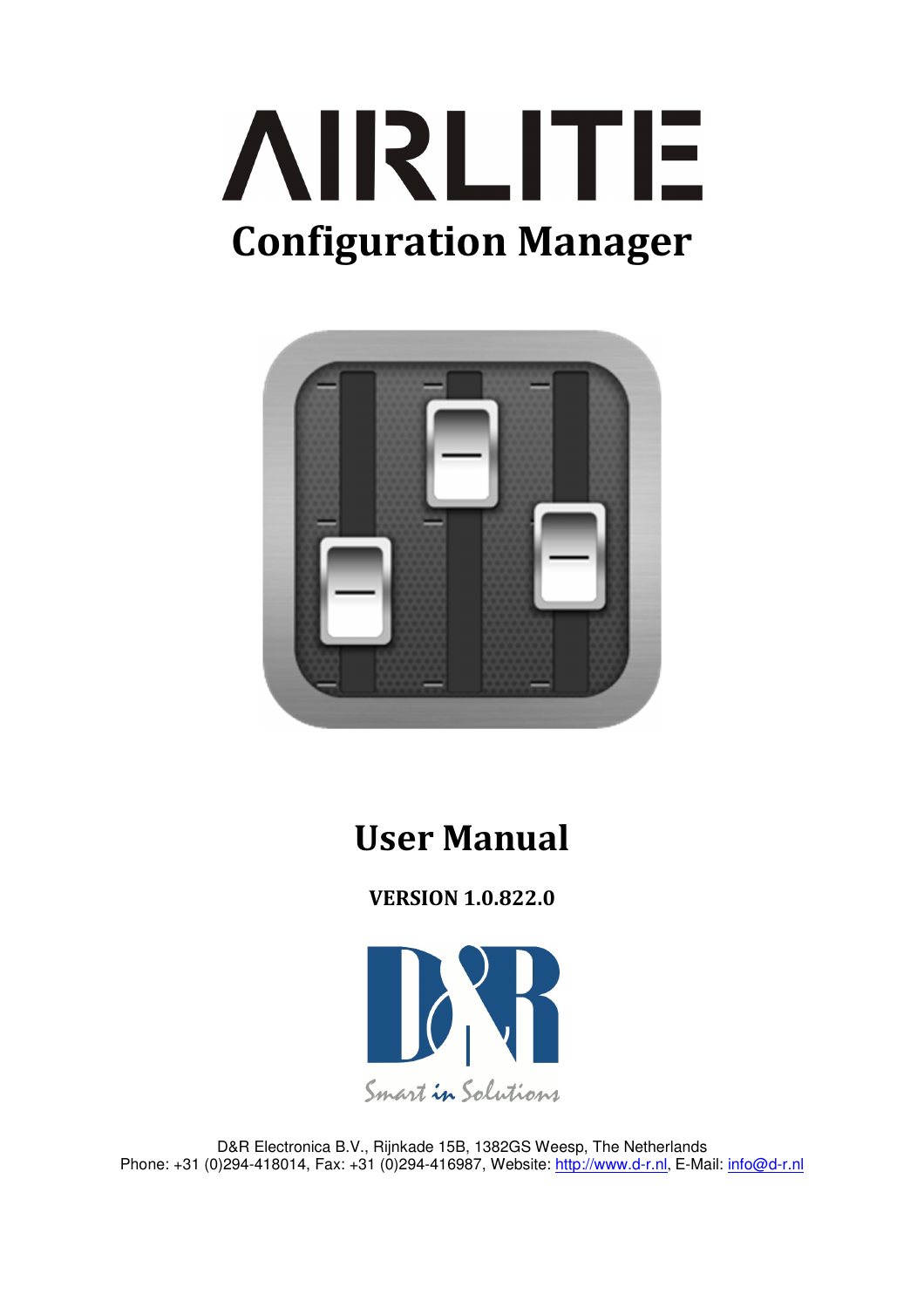# **Contents**

| $\mathbf{1}$            |                                                             |  |
|-------------------------|-------------------------------------------------------------|--|
| $\overline{2}$          |                                                             |  |
| 3                       |                                                             |  |
|                         | 3.1<br>3.2                                                  |  |
| $\overline{\mathbf{4}}$ |                                                             |  |
| 5                       | 4.1<br>4.2<br>4.3<br>4.4<br>4.5<br>4.6<br>4.7<br>4.8<br>4.9 |  |
|                         | 5.1<br>5.2<br>5.3<br>5.4                                    |  |
| 6                       |                                                             |  |
|                         | 6.1                                                         |  |
| $\overline{7}$          |                                                             |  |
|                         | 7.1<br>7.2                                                  |  |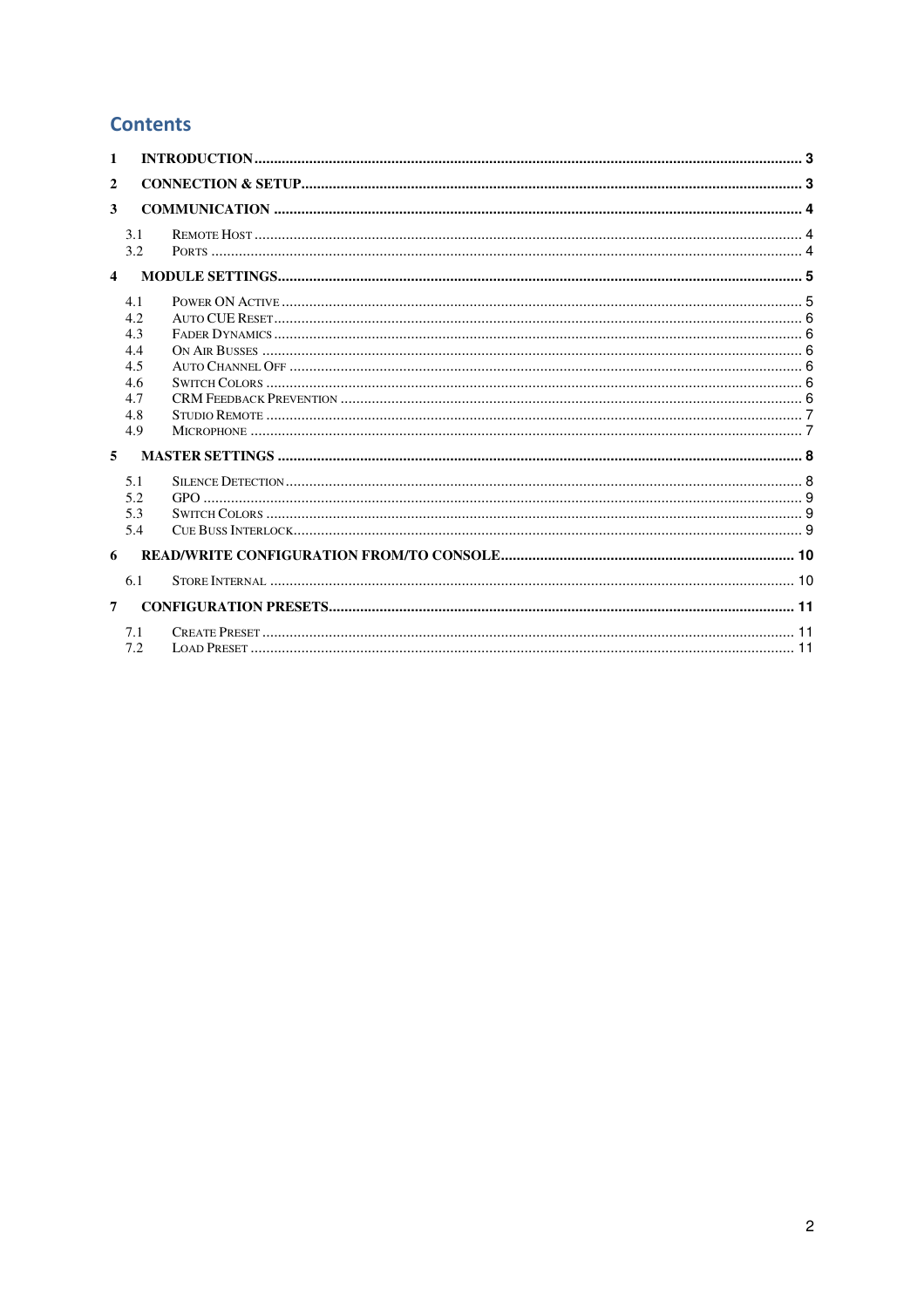# **1 Introduction**

Airlite Configuration Manager is a software tool to configure the Airlite console. This manual describes the features Airlite Configuration Manager contains and how to setup and use the application.

# **2 Connection & Setup**

Airlite Configuration Manager communicates indirectly with the Airlite console over an Ethernet connection using UDP/IP (User Datagram Protocol). Since the only available physical communication interface on the Airlite console is USB, another Airlite Control application is required to run on the PC the Airlite is connected to (main PC).The Airlite Control act as a USB/UDP gateway and provides a communication interface for client applications anywhere on the network, like Airlite Configuration Manager.

In order to use Airlite Configuration Manager follow the steps below:

- 1. Connect the USB-main port of the Airlite to your PC with supplied USB cable
- 2. Install, configure and run the Airlite Control application on this 'main' PC
- 3. Run Airlite Configuration Manager on any PC in the network, or from your home!

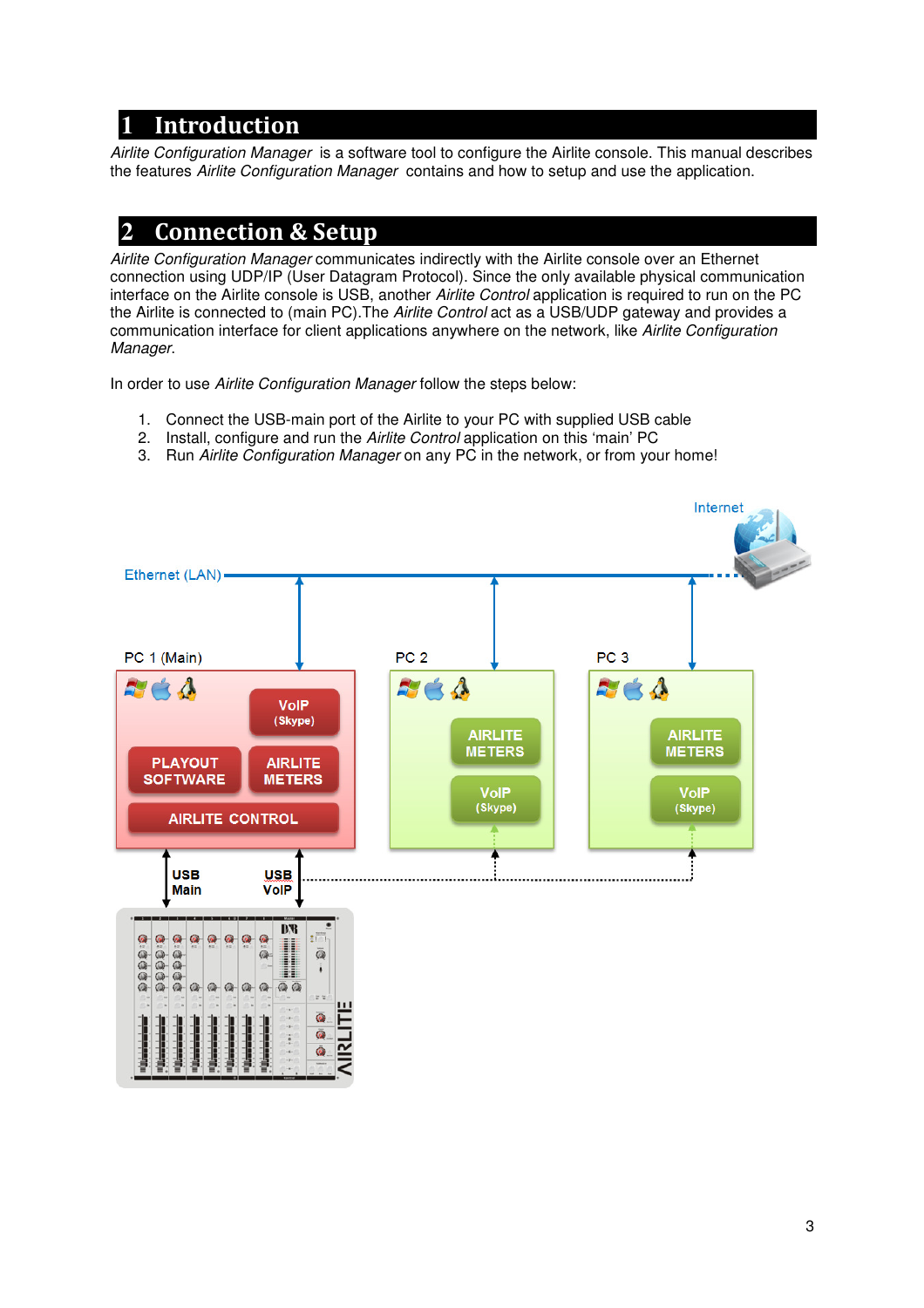# **3 Communication**

Pressing Options->Communication from the menu bar will open the communication settings window.

| Settings                                                | P<br>$\mathbf{x}$  |
|---------------------------------------------------------|--------------------|
| <b>UDP Settings</b>                                     |                    |
| Remote host:                                            |                    |
| 127.0.0.1                                               |                    |
| Ports                                                   |                    |
| V Use defaults                                          |                    |
| Transmit:<br>19551                                      | Smart in Solutions |
| Receive:<br>19549                                       |                    |
|                                                         | Cancel<br>OK       |
| Airlite Library v1.1.88.0 - 2015-06-24 (14:03:34) - D&R |                    |
|                                                         |                    |

#### *3.1 Remote Host*

In the Remote Host field the IP address of the main PC needs to be specified. For running the Airlite Configuration Manager on the main PC one can use the 127.0.0.1 (localhost) IP address.

### *3.2 Ports*

Airlite Configuration Manager uses a transmit- and receive port for the communication to/from the Airlite console. By default these ports are pre-configured and do not need to be changed unless specific port configuration is required.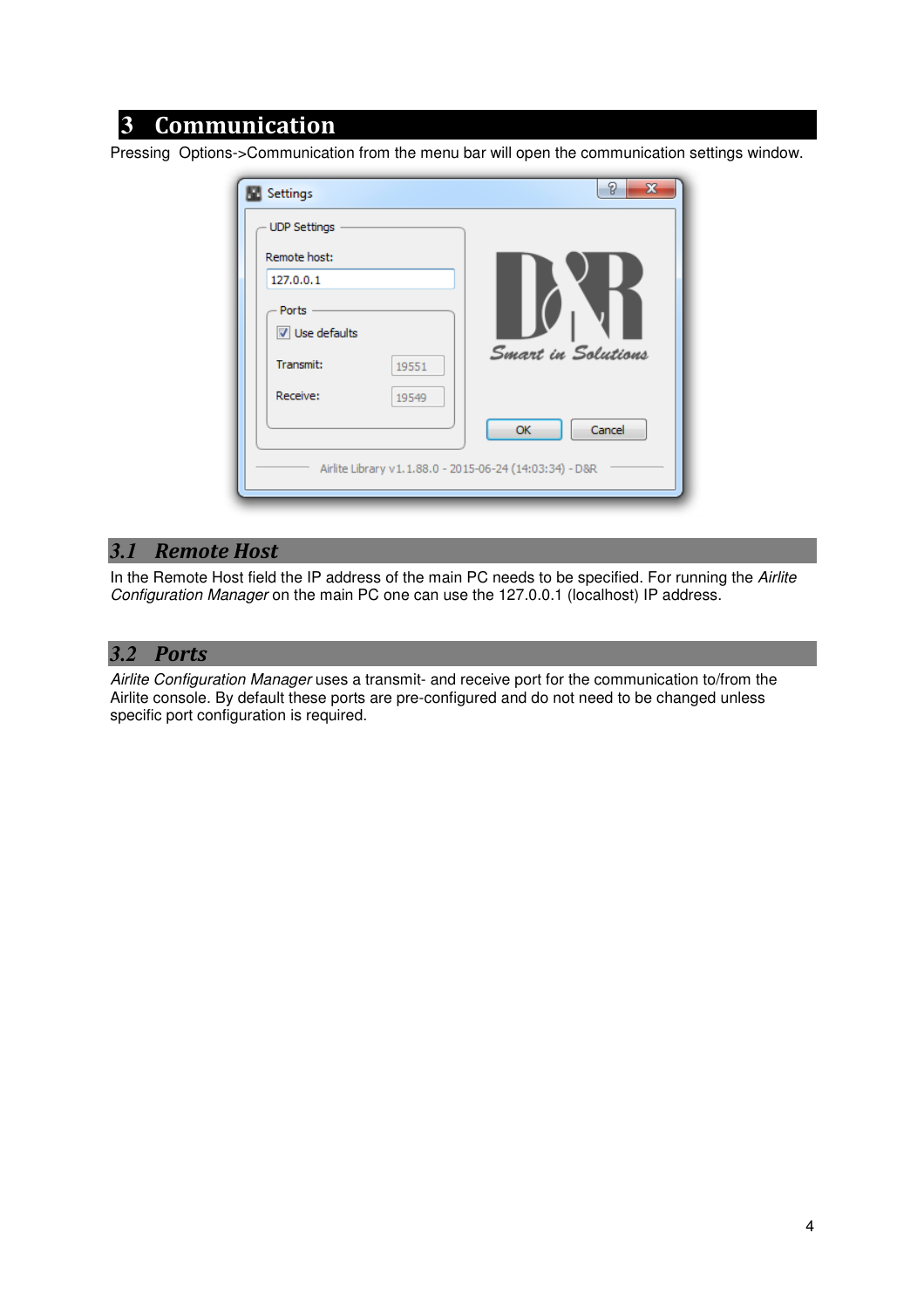# **4 Module** Settings

In this chapter the module settings for the eight modules present in the console are discussed. Each module has its own settings tab.

 $->ALL$ 

Apply a configuration section of the selected module to all other modules.

APPLY to all modules

Apply entire configuration of the selected module to all other modules

| Module $1 \sqrt{}$<br>Module 2 / Module 3 / Module 4 / | Module 5 \/ Module 6 \/ Module 7 \/ Module 8 \/<br>Master |
|--------------------------------------------------------|-----------------------------------------------------------|
| Power                                                  | <b>Switch Colors</b>                                      |
| <b>ON Active</b><br>$->ALL$                            | <b>ON Active:</b><br><b>GREEN</b>                         |
| Auto CUE Reset -                                       | ON and FADER Active:<br><b>RED</b>                        |
| CUE Reset enabled by LINE                              | ON Inactive:<br>$\Box$ OFF<br>▼                           |
| CUE Reset enabled by MIC                               | <b>CUE Active:</b><br><b>RED</b>                          |
| CUE Reset by FADER                                     |                                                           |
| CUE Reset by ON                                        | <b>CUE Inactive:</b><br>$\sqcap$ OFF<br>▼<br>$->ALL$      |
| CUE Reset by FADER + ON ->ALL                          |                                                           |
|                                                        | <b>CRM Feedback Prevention</b>                            |
| <b>Fader Dynamics</b>                                  | <b>CRM Mute</b>                                           |
| +10dB reserve<br>$->ALL$                               | CRM Auto Cue - (AutoDeactivate)<br>$->ALL$                |
| On Air busses (logical)                                |                                                           |
| ON-AIR 1 enabled by LINE                               | Studio Remote                                             |
| ON-AIR1 enabled by MIC                                 | Cough                                                     |
| ON-AIR2 enabled by LINE                                | Comm Private<br>Comm<br>$->ALL$                           |
| ON-AIR2 enabled by MIC<br>$-SALL$                      | Microphone                                                |
|                                                        |                                                           |
| Auto Channel Off                                       | Phantom (+48V)                                            |
| Enable<br>$->ALL$                                      | MIC at Line<br>$->ALL$                                    |
|                                                        | APPLY to all modules                                      |
|                                                        |                                                           |
|                                                        |                                                           |

## *4.1 Power ON Active*

The Airlite console contains ON-switches to activate a specific module.

If ON Active in the Power section is enabled the module will be active when powering the console. Using this function while a power outage occurs prevents silence on air if no person is in the studio to (re-)activate the module.

|     | G   |     | 4   | 5   | 6<br>œ | -   | 8   |
|-----|-----|-----|-----|-----|--------|-----|-----|
| Cue | Cue | Cue | Cue | Cue | Cue    | Cue | Cue |
| On  | On  | On  | On  | On  | On     | On  | On  |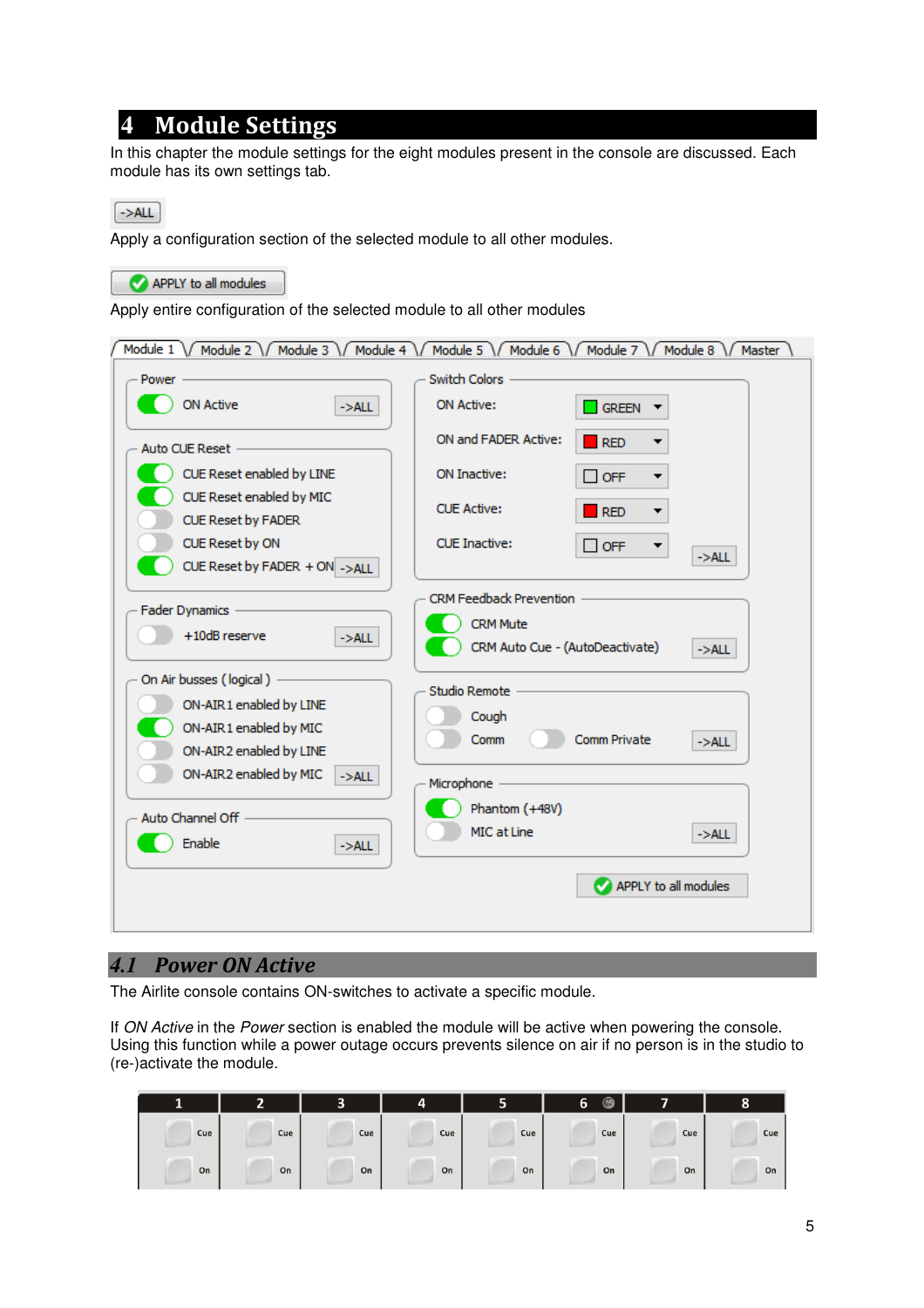## *4.2 Auto CUE Reset*

When the CUE-switch of a module on the console is activated (also called PFL) the selected source (LINE or MIC/USB/VoIP) will be routed to the CUE buss. To deactivate a module from the CUE buss one can press again the CUE-switch.

The Auto CUE Reset feature can reset the CUE buss (deactivate all modules from the CUE buss) automatically by Fader, ON and/or Fader+ON. The function can be enabled for LINE and MIC/USB/VoIP separately.

## *4.3 Fader Dynamics*

The fader top level can be set to +10dB instead of the normal 0dB level with this setting enabled. This results in 10dB more headroom which could be desirable in certain circumstances.

## *4.4 On Air Busses*

Two logical on-air busses are available which can be enabled for LINE and/or MIC/USB/VoIP for each module.

## *4.5 Auto Channel Off*

Enable this feature if you wish the channel to go OFF when you move the fader down. This prevents the channel to generate a second faderstart if the user accidentally moves the fader. A useful situation could be starting a (software) player only ONCE. To generate a faderstart again, one must turn on the module first again.

#### *4.6 Switch Colors*

In the Switch Colors section the colors of the ON- and CUE switches can be configured to be OFF, RED, or GREEN depending on the state of the switch-function. It is up to the user to define a suitable color for a corresponding state.

ON states:

- **ON Active**
- ON and Fader Active
- ON Inactive

CUE states:

- CUE Active
- CUE Inactive

#### *4.7 CRM Feedback Prevention*

#### **\*\* These settings are only available for modules 1,2 and 3 (MIC modules) \*\***

In order to prevent feedback from a microphone in the Control Room the functions CRM Mute and CRM Auto Cue – (AutoDeactivate) can be enabled.

CRM Mute:

 $\triangleright$  Mute CRM buss when the module is active (MIC selected).

CRM Auto Cue – (AutoDeactivate)

 $\triangleright$  Deactivate the Auto Cue CRM function when cue'ing module (MIC selected).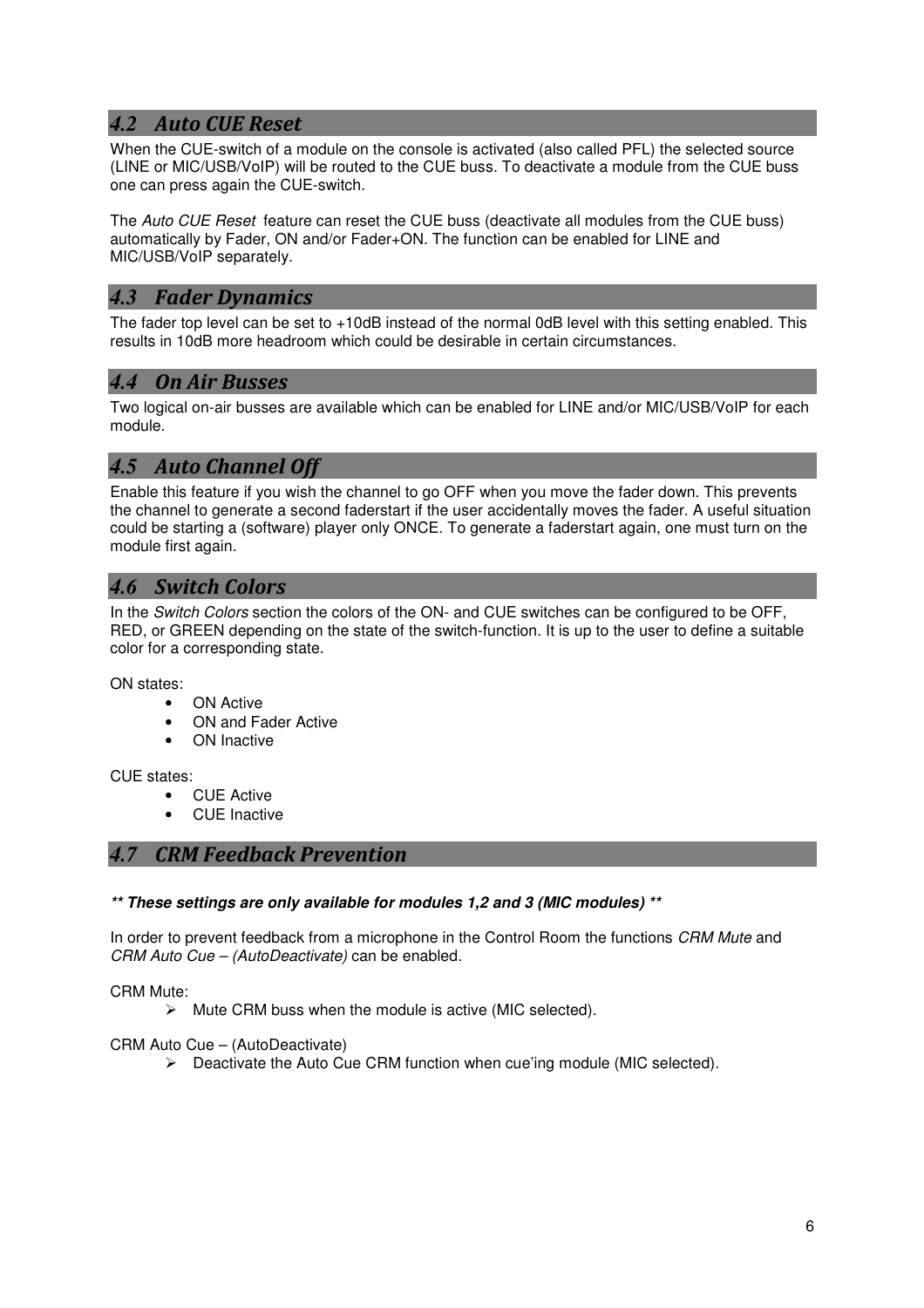## *4.8 Studio Remote*

#### **\*\* These settings are only available for modules 1,2 and 3 (MIC modules) \*\***

With a studio remote connected to the GPI connector at the back of the console one is able to perform Cough and Comm (Communicate) functionality.

Cough:

 $\triangleright$  if enabled the module is muted when the cough button on the studio remote is pressed

Comm:

 $\triangleright$  if enabled the module is deactivated and put on the CUE buss when the comm button on the studio remote is pressed.

Comm Private:

 $\triangleright$  if enabled the module is deactivated and put IF ONLY on the CUE buss when the comm button on the studio remote is pressed. (Comm must be enabled).

#### *4.9 Microphone*

#### **\*\* These settings are only available for modules 1,2 and 3 (MIC modules) \*\***

Phantom enables +48V power on the MIC XLR-connector required for condenser microphones.

 $MIC$  at Line – set this option if a microphone is connected at the line input (using external preamp).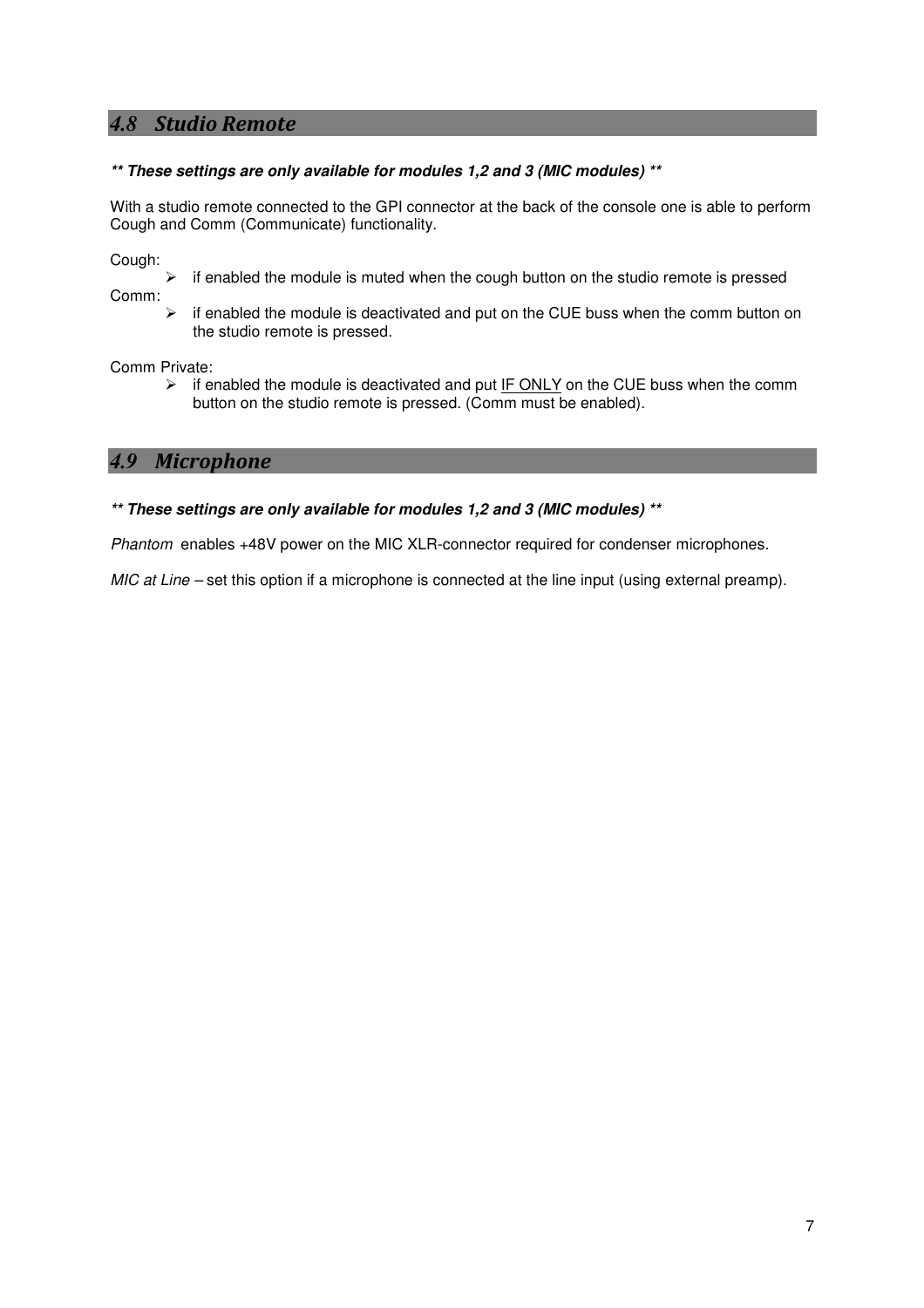# **5 Master Settings**

| Cue Buss -                                  |                                                                                   | Switch Colors                                                                                                                                                                                               |
|---------------------------------------------|-----------------------------------------------------------------------------------|-------------------------------------------------------------------------------------------------------------------------------------------------------------------------------------------------------------|
| Interlock                                   |                                                                                   | <b>CUE Aux Active:</b><br><b>RED</b><br>▼                                                                                                                                                                   |
| GPO1                                        |                                                                                   | <b>CUE Aux Inactive:</b><br>OFF<br>▼                                                                                                                                                                        |
| Trigger:                                    | ON-AIR1<br>▼                                                                      | <b>CUE Air Active:</b><br><b>RED</b><br>۰                                                                                                                                                                   |
| Type:                                       | <b>CONTINUES</b><br>▼                                                             | <b>CUE Air Inactive:</b><br>$\Box$ OFF<br>▼                                                                                                                                                                 |
| Pulsetime:                                  | ÷<br>[ms]<br>10                                                                   | <b>CUE NonStop Active:</b><br><b>RED</b><br>▼                                                                                                                                                               |
|                                             | <b>Inverted Output:</b>                                                           | CUE NonStop Inactive:<br>$\Box$ OFF<br>▼                                                                                                                                                                    |
| $GPO2 -$<br>Trigger:<br>Type:<br>Pulsetime: | MOD1-ACTIVE<br>▼<br>PULSE BY ON<br>▼<br>÷<br>[ms]<br>50<br><b>Inverted Output</b> | Silence Detection -<br>Enable<br>$\frac{1}{\sqrt{2}}$<br>Threshold[dB]:<br>$-15$<br>$\frac{1}{x}$<br>Interval:<br>10 <sup>°</sup><br><b>Interval Unit:</b><br><b>SECONDS</b><br>Source:<br>PROG STEREO<br>▼ |

In this chapter the master settings of the console will be discussed.

#### *5.1 Silence Detection*

The Airlite console is equipped with a software silence detection unit and is used to monitor the program buss (left, right or stereo) in the event of the signal going below the threshold (-40...0dB) after a given interval. In this situation the unit will go into ALARM state and switches the nonstop source to the master output. The Interval Unit can be set to seconds or minutes.

The red flashing nonstop switch on the console indicates the alarm state. The silence alarm can be reset by pressing the nonstop switch (will become green). Program buss is routed to the master output after the reset.

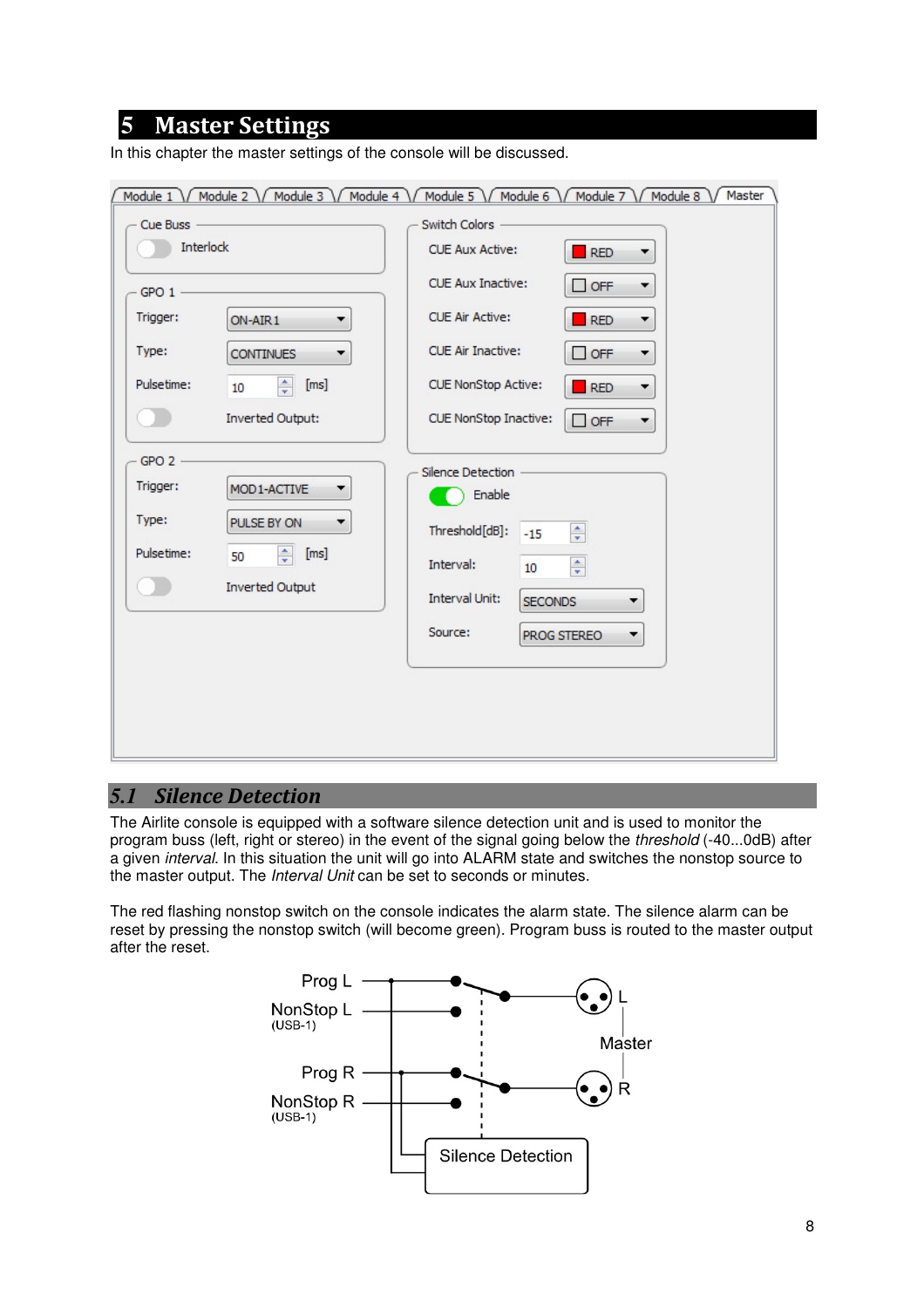# *5.2 GPO*

The Airlite console contains two GPO's (General Purpose Output). These GPO's can be triggered by different events. In some cases the output needs to be inverted to obtain the correct result depending on the connected target (On-Air lamp e.g). The *Inverted Output* inverts the output of the GPO easily where otherwise a relay is needed.

GPO Triggers:

- On Air 1
- On Air 2
- Phone
- Mic On
- Non Stop
- Module 1..8 Active

The GPO's can be configured in continuous or pulse mode. Pulse mode can be used to trigger a cdplayer when a module becomes active (faderstart). Pulse can be generated by ON, OFF, or ON/OFF state of the selected trigger. Pulse-width can be configured from  $10 - 255$  milliseconds.

#### *5.3 Switch Colors*

In the Switch Colors section the colors of the CUE switches for the Aux, Air, and NonStop can be configured to be OFF, RED, or GREEN depending on the state of the switch-function. It is up to the user to define a suitable color for a corresponding state.

CUE states:

- CUE Active
- CUE Inactive

#### *5.4 Cue Buss Interlock*

If enabled only one module can be active on the CUE buss. Selecting a second module on the CUE buss will result in switching to this module. Pre listen to several modules can be done in a fast way with this feature.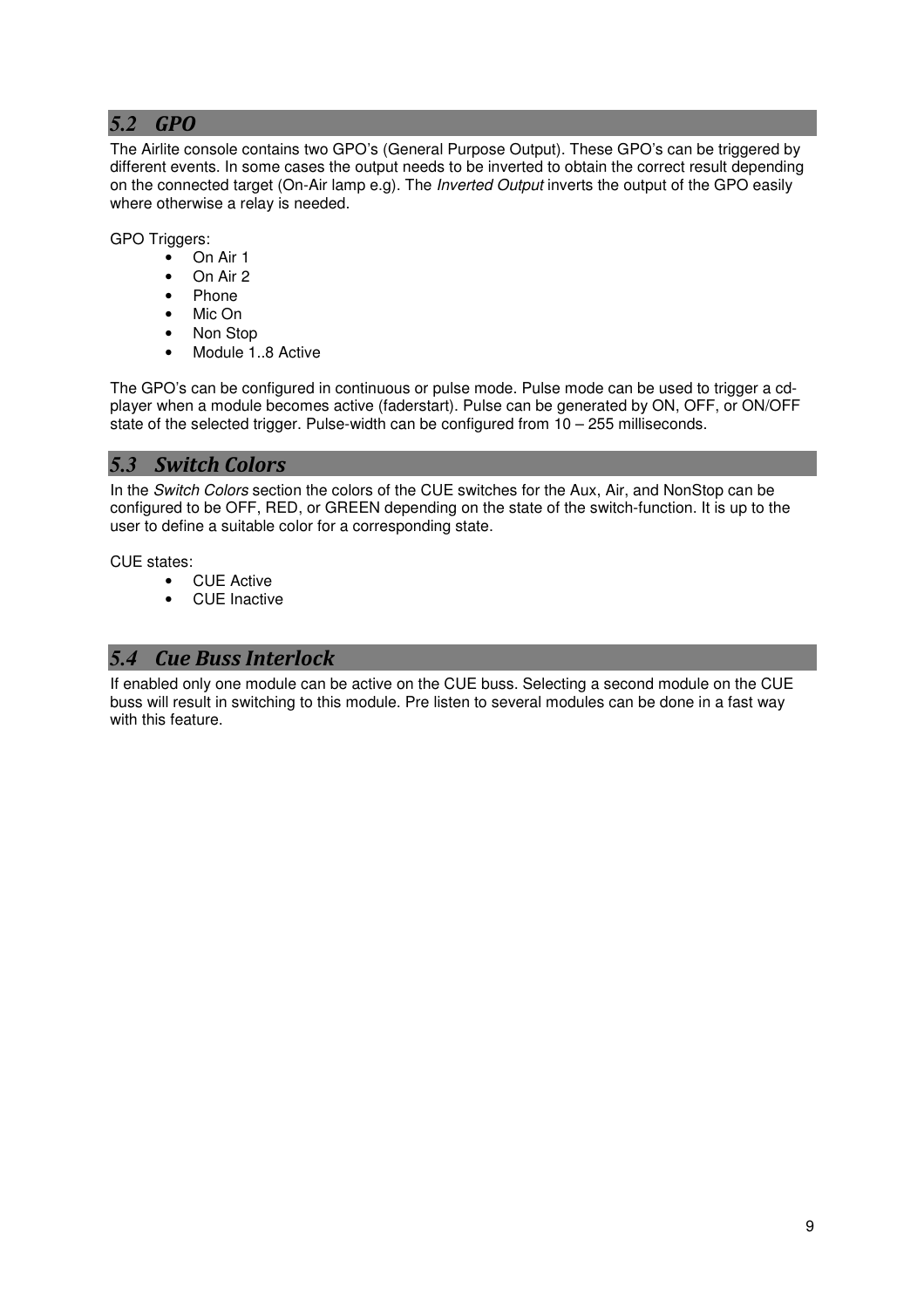# **6** Read/Write Configuration from/to console

To read the configuration from the console into the Airlite Configuration Manager one needs to press the 'READ' button. This is only be necessary if you made changes in configuration and want to reload the settings with the stored ones in the console. When the application starts it automatically loads the settings from the console.

The Firmware field shows the current firmware in the console after the read command. Once the configuration is read successfully, adjustments can be made and written back to the console or saved as a preset.

Pressing the 'WRITE' button uploads the current configuration in Airlite Configuration Manager to the console. The configuration is directly active but not saved internally. The configuration is lost after a power off.

| Console Configuration                  |
|----------------------------------------|
| <b>READ</b><br><b>WRITE</b>            |
| <b>STORE Internal</b>                  |
| Firmware:<br>D&R Airlite Firmware v1.0 |

#### *6.1 Store Internal*

The *Store Internal* button stores the current configuration in the console to persistent memory (EEPROM). This means the configuration is still active after a power off. A warning will be prompted to make sure you want to overwrite internal saved configuration.